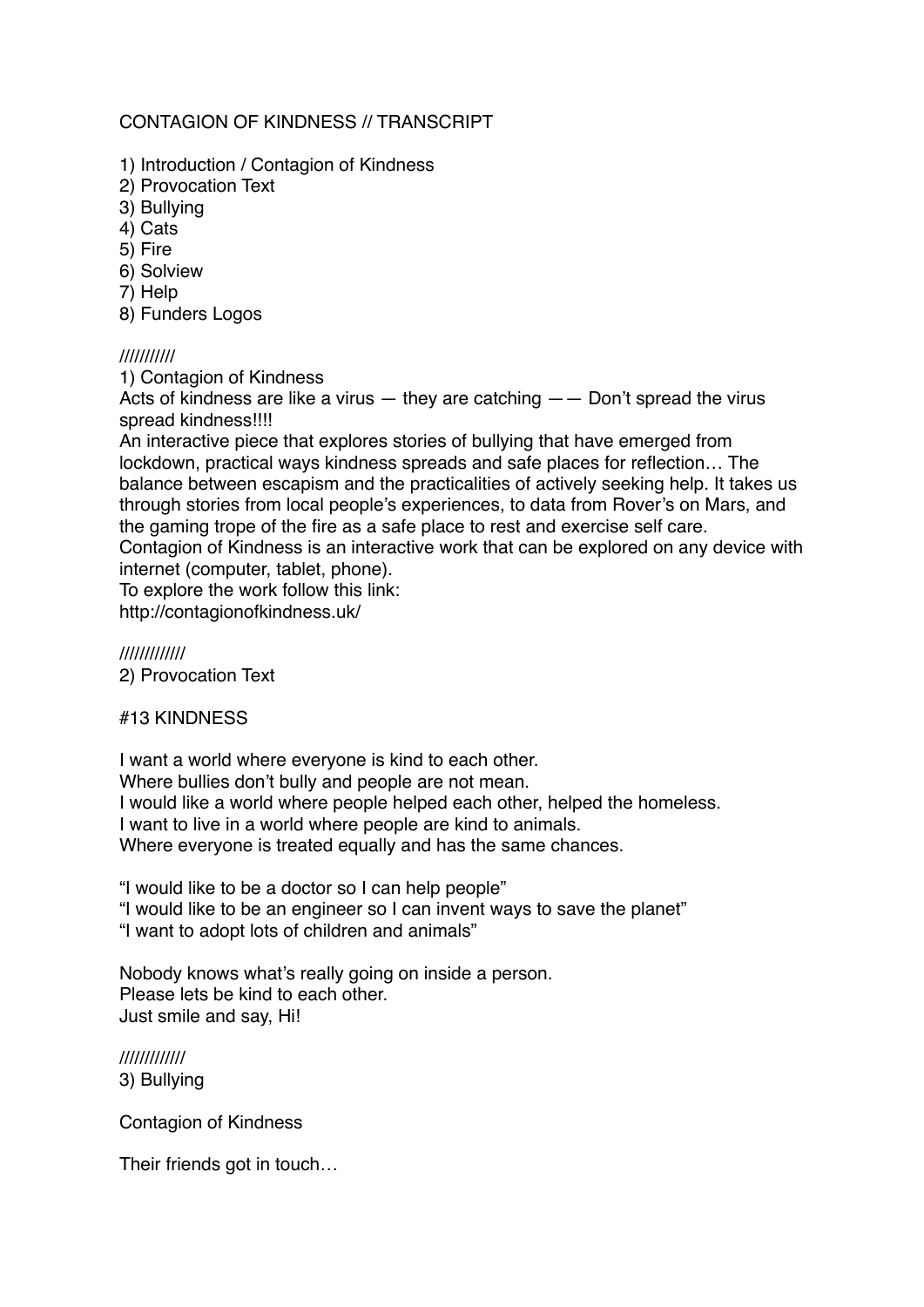Well they were friends… but not now, not after what had happened It was a strange story all things considered…

They'd been welcomed into their friends family for many years - there for all the important occasions and celebrations birthdays, xmas, Easter, New Year, important family times…

They shared a workspace designed so that they could work and their kids could play together…

They'd literally just signed the contract for a long lease when they invited a new person into the arrangement. It began after a few conversations. Telling them stories of violent fantasies about setting people on fire, how they liked to hurt people… and making them feel intimidated, making them feel their kids weren't safe in an atmosphere of violence…

The rejection that followed turned friend against friend

That was when the calls started… the phone would ring… a withheld number… on answer a silent pause and then… "I know where you live…" followed by a click as the phone hung up…. Attempts at intimidation…

Over the next weeks they went into the workspace late in the evening, switching on all of the electric heaters… leaving them on all though the night… those ones that are costly to run… doing this every day for weeks…

When the electricity bill came in no one could understand why it was so high... how were they going to split it?

Then the nasty emails came - blaming their children… "if your children hadn't been using their iPads the bill wouldn't be so high - you should pay it"

Threatening their business, targeting their children…

The atmosphere in the shared workplace went from kids playing to all out fear and intimidation.

Searching the email address online turned up an account on a suicide forum from a year ago. The posts were about which combination of drugs and chemicals to take to effectively commit suicide… the picture on their account showed them open mouthed with the a speech bubble saying "Help Me!"...

How would it feel to know that someone who you thought was your close and trusted friend could turn around and bully you without any qualms… was the relationship real? Had it ever been?…

What would you do to protect your family?

To stop the bullying they had to cut all ties and build a wall to separate the two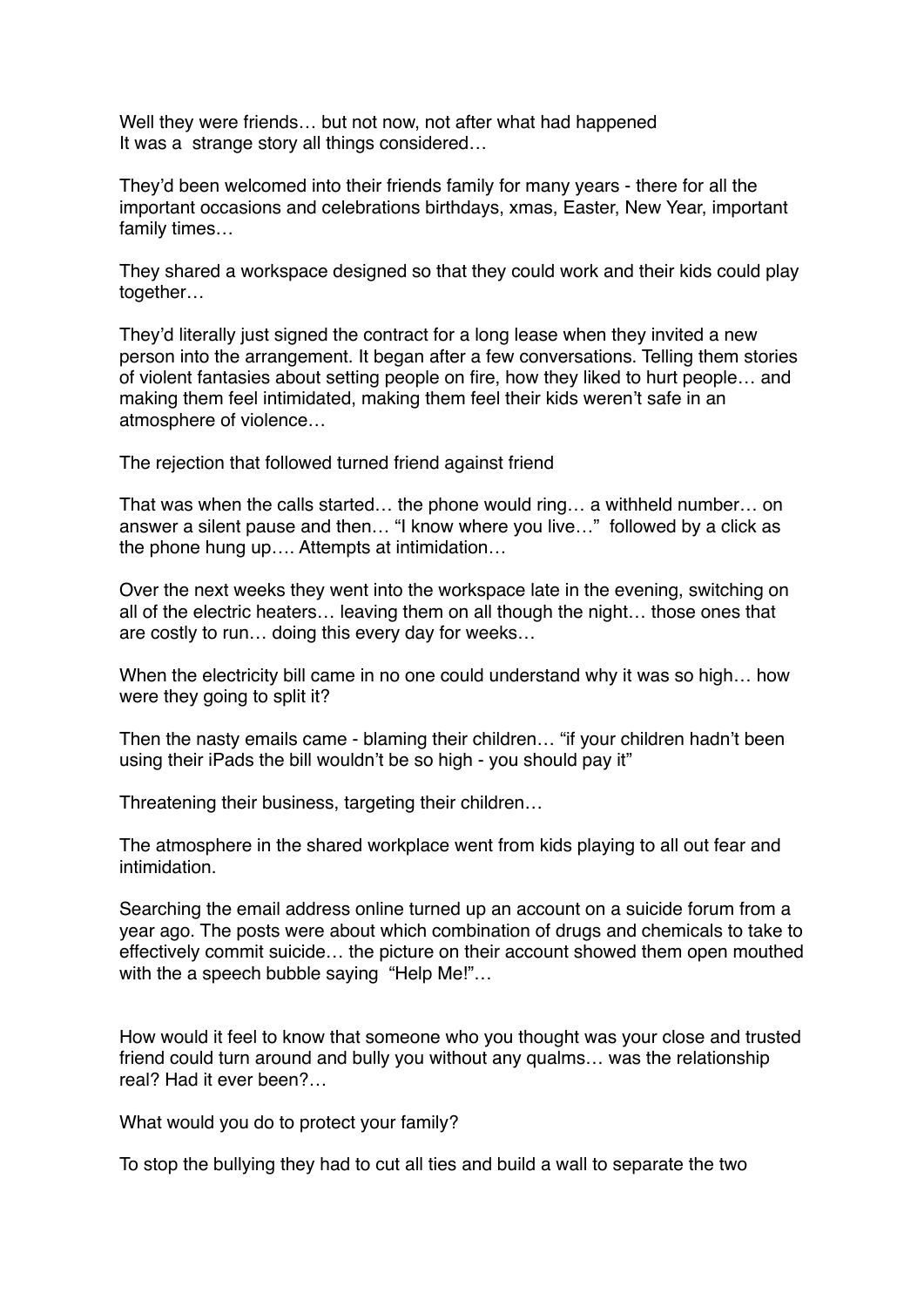halves of the workspace... to seperate the people... They and them....

Bullying doesn't cause suicide… but it can cause depression and depression in turn can lead to suicide…

If your being bullied take action - get help

Share your problem don't live with it in silence letting it get worse - Tell someone Get out of the situation

#### //////////////

4) Cats

Two Cats and 10 Kittens were rescued from the abandoned house by RSPCA… the cats had been living there for weeks alone… the interior of the house was covered… literally just a huge cat toilet… a neighbour had seen them coming and going through an open window…

Some people just don't care… right?

Or do they? Sometimes situations aren't always what they seem, they're not always black and white  $-$  - grey gradients complicate matters

A victim of domestic violence they had to escape to a shelter… the three children were taken into care… maybe they were too frightened to return to the house to rescue the cats…. Why didn't they let anyone know they were there though… Everyone's circumstances are different…. At least the cats are safe…

#### ////////////////

5) Fire

A camp fire burns before you

Pressing and holding the leftover mouse key stokes the fire making the flames grow. Press and Hold Left Mouse Key To Stoke The Fire

Come, sit down, warm your self beside the fire. This is a beacon of light and warmth. You have gone through a difficult time and may be exhausted.

Now is the time to rest and recoup in this safe place. You are safe here.

Give yourself time to think.

Take some time for reflection and plan your next moves.

Rest a while before moving on.

//////////////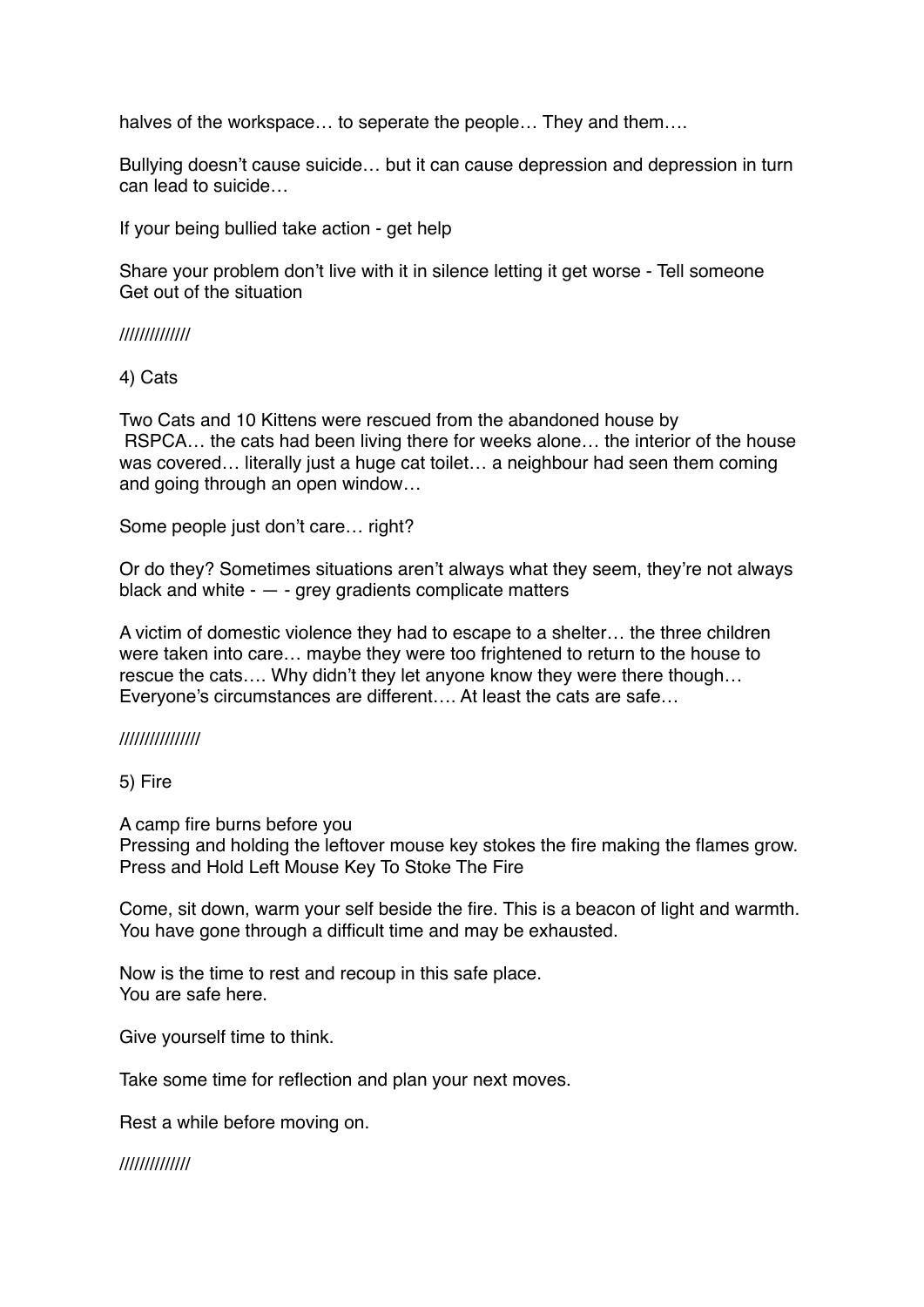6) Solview

Solview is our first safe place

It is an audiovisual interpretation of the weather on mars.

Mars is a dangerous environment but we are safe remotely viewing it from our computers and devices.

We can use this to reflect on our lives here on earth. Looking at engineering projects on Mars can give us insight into the current state of the environment around us.

This experience takes data from the Martian Rover's sensor monitoring on the surface of Mars and turns it into layers of coloured light and sound.

To explore the different data streams representing the martian weather click the toggle switches to switch on or off the data streams.

If the visuals are slow you can toggle the Lower Resolution switch.

Made possible with NASA's API key. https://mars.nasa.gov/msl/weather/

Rover Daily Weather Report From Gale Crater, Southern Hemisphere of Mars

Curiosity Rover Landed on Mars 6 August 2012 (Sol 0) until present. Currently at Gale Crater to look at conditions for microbial life and studies in preparation for human exploration.

Perseverance Rover + Ingenuity Robotic Helicopter Landed on Mars18 February 2021 Currently at Jezero is the site of a suspected ancient lake and river delta

Click on the Perseverance button takes you to the most recent image from Jezero, a 28 mile wide crater , just North of the Martian Equator. The info button takes you back to the splash page you came from.

At the top left of the screen are data toggles interacting with these enable you to see and hear the various streams of data

Sol

Sol (borrowed from the Latin word for sun) is a solar day on Mars; that is, a Marsday. ... A sol is slightly longer than an Earth day. It is approximately 24 hours, 39 minutes, 35 seconds long. A Martian year is approximately 668 sols, equivalent to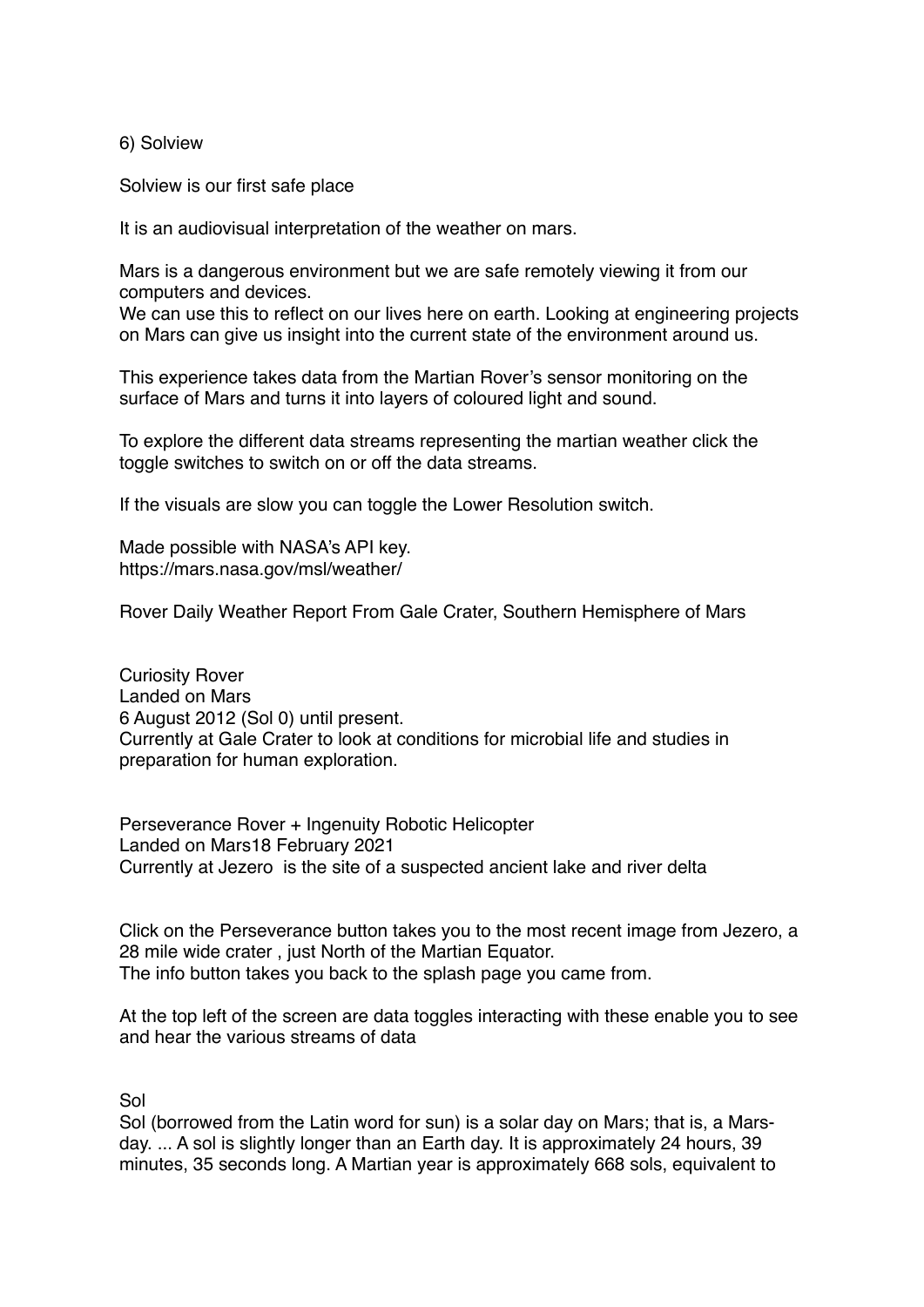approximately 687 Earth days or 1.88 Earth years. min\_temp-76,max\_temp-12 pressure Tau (atmo\_opacity) Atmospheric Opacity (or tau): This is a measurement of how much sunlight is blocked by dust in the atmosphere before it reaches the ground. local\_uv\_irradiance\_index

The visuals show swirling clouds and animated layers of light. The sounds are influenced by the various data streams.

//////

Data Report from the most recent transmission from Mars

THE LAST DATA READING BY THE CURIOSITY ROVER TOOK PLACE ON The 10th NOvember 2021 (TERRESTRIAL DATE), SOL 3293 (MARTIAN DAY), MONTH 5. CURIOSITY IS TAKING DAILY WEATHER MEASUREMENTS AT 'GALE CRATER' IN THE SOUTHERN HEMISPHERE OF MARS. THE MINIMUM DAILY TEMPERATURE IS -60°C. THE MAXIMUM DAILY

TEMPERATURE IS -24°C. AT THIS LOCATION IT IS CURRENTLY MIDDLE WINTER. THE PRESSURE IS 734 Pa (BY COMPARISON TYPICAL SEA-LEVEL PRESSURE ON EARTH IS AROUND 101,325 Pascals (Pa)). SUNRISE TAKES PLACE AT 05:41 AND SUNSET AT 17:27. THE LOCAL UV IRRADIANCE INDEX IS DESCRIBED AS MODERATE. THE ATMOSPHERIC OPACITY (TAU) IS CURRENTLY SUNNY (THE ARE NO DUST STORMS AT PRESENT).

# /////////////

7) HELP! - Contacts to get help.

We've presented stories about the themes of bullying and cruelty to animals. We've also resented imagined safe places to temporarily escape a bad situation. If you are experiencing bullying, cyberbullying, domestic violence or worse you need to access real life help and support.

Please speak with your family, friends, teachers. If you can't turn to them please contact one of the following organisations:

National Bullying Helpline Provides assistance to individuals struggling with bullying issues https://www.nationalbullyinghelpline.co.uk/ Helpline: 0300 323 0169 Tel: 0845 225 5787 Open 9-5 Mon-Fri

**Samaritans** Samaritans' vision that fewer people die by suicide. Contact them if you are having a difficult time or worried about someone else.